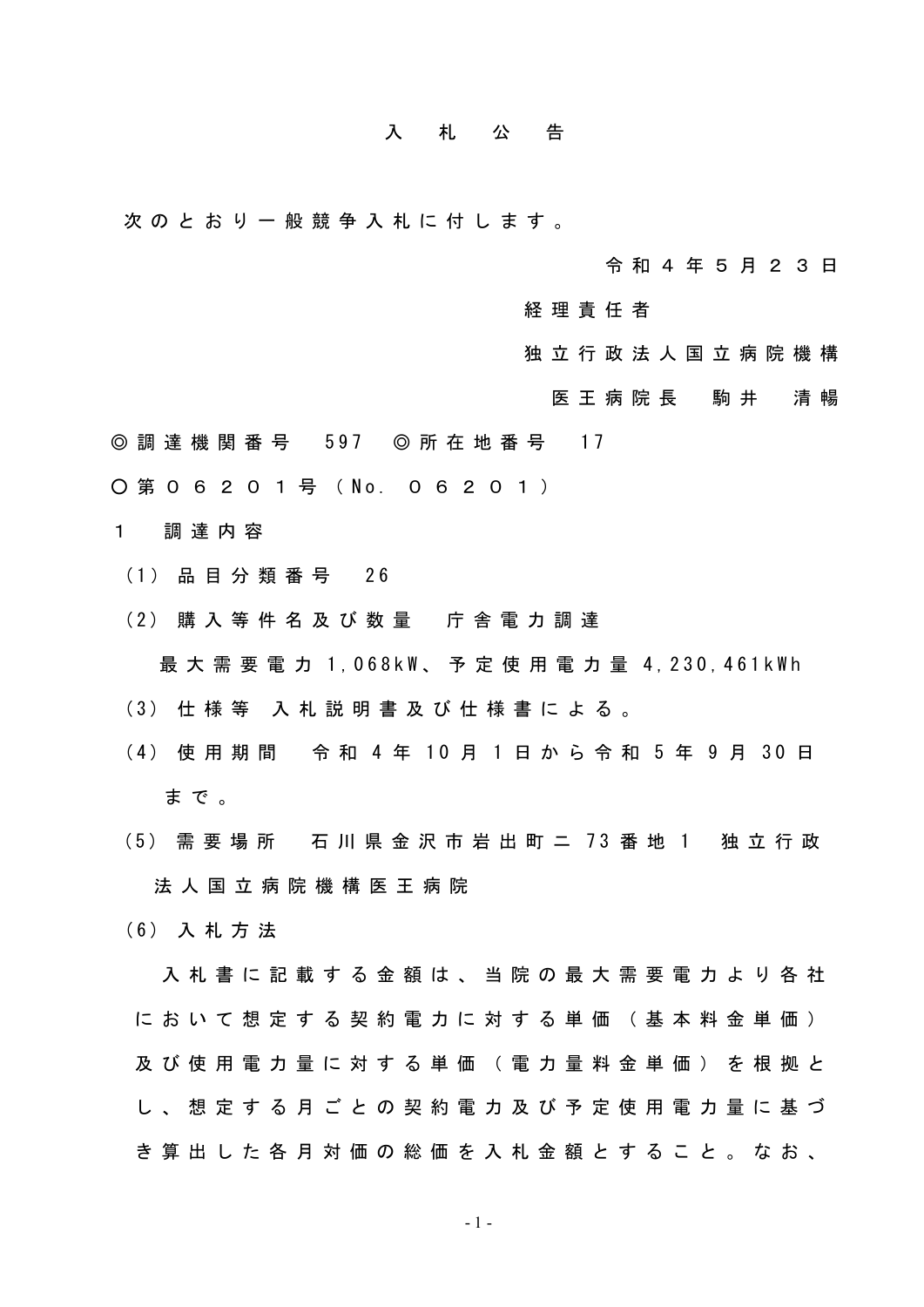落 札 決 定 に 当 た っ て は 、 入 札 書 に 記 載 さ れ た 金 額 に 当 該 金 額 の 1 0 パ ー セ ン ト に 相 当 す る 額 を 加 算 し た 金 額 ( 当 該 金 額 に 1 円 未 満 の 端 数 が あ る と き は 、 そ の 端 数 金 額 を 切 り 捨 て る も の と す る 。 ) を も っ て 落 札 価 格 と す る の で 、 入 札 者 は 、 消 費 税 に 係 る 課 税 事 業 者 で あ る か 免 税 事 業 者 で あ る か を 問 わ ず 、 見 積 も っ た 契 約 金 額 の 1 1 0 分 の 1 0 0 に 相 当 す る 金 額 を 入 札 書 に 記 載 す る こ と 。

## 2 競 争 参 加 資 格

- (1) 契 約 細 則 第 5 条 の 規 定 に 該 当 し な い 者 で あ る こ と 。 な お 、 未 成 年 者 、 被 保 佐 人 又 は 被 補 助 人 で あ っ て も 、 契 約 締 結 の た め に 必 要 な 同 意 を 得 て い る も の は 、 同 条 中 、 特 別 の 理 由 が あ る 場 合 に 該 当 す る 。
- (2) 契 約 細 則 第 6 条 の 規 定 に 該 当 し な い 者 で あ る こ と 。
- (3) 厚 生 労 働 省 競 争 参 加 資 格 ( 全 省 庁 統 一 資 格 ) 「 物 品 の 販売」 の A 、 B 又 は C の 等 級 に 格 付 さ れ 、 東 海 ・ 北 陸 地 域 の 競 争 参 加 資 格 を 有 す る 者 で あ る こ と 。 な お 、 当 該 競 争 参 加 資 格 に つ い て は 、 令 和 4 年 3 月 3 1 日 付 け 号 外 政 府 調 達 第 5 9 号 の 官 報 の 競 争 参 加 資 格 の 資 格 に 関 す る 公 示 の 別 表 に 掲 げ る 申 請 受 付 窓 口 に お い て 随 時 受 け 付 け て いる。
- (4) 電 気 事 業 法 第 2 条 第 2 項 の 規 定 に 基 づ き 小 売 電 気 事 業 の 登 録 を 受 け て い る 者 で あ る こ と 。
- (5) 購 入 さ れ る 電 力 を 経 理 責 任 者 が 指 定 す る 日 時 、 場 所 に 十 分 供 給 す る こ と が で き る こ と を 証 明 し た 者 で あ る こ

$$
-2-
$$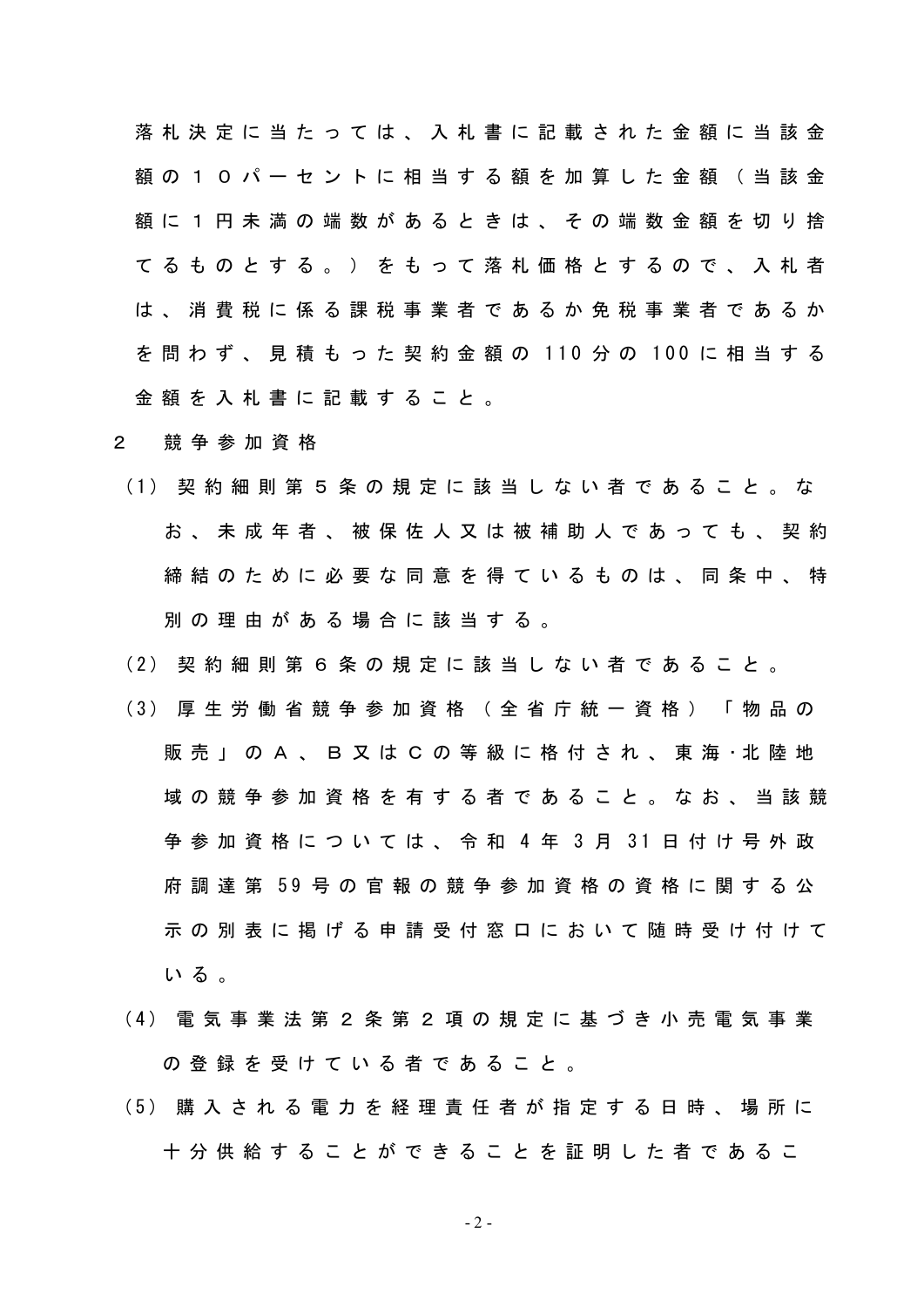と 。

- (6) 契 約 細 則 第 4 条 の 規 定 に 基 づ き 、 経 理 責 任 者 が 定 め る 資格 を 有 す る 者 で あ る こ と 。
- 3 入 札 書 の 提 出 場 所 等
- (1) 入 札 書 の 提 出 場 所 、 契 約 条 項 を 示 す 場 所 、 入 札 説 明 書 の 交 付 場 所 及 び 問 い 合 わ せ 先 〒 920-0192 石 川 県 金 沢 市 岩 出 町 ニ 7 3 番 地 1 独 立 行 政 法 人 国 立 病 院 機 構 医 王 病 院 」 企 画 課 長 一 棚 田 良 之 電話 076-258-1180 内線 2500
- (2) 入 札 説 明 書 の 交 付 方 法

(1) の 交 付 場 所 に て 交 付 す る 。

( 3 ) 入 札 書 の 受 領 期 限

令 和 4 年 7 月 12 日 12 時 00 分

※ 郵送による場合は、令和4年7月11日17時15分

( 4 ) 開 札 の 日 時 及 び 場 所

令 和 4 年 7 月 15 日 10 時 00 分 院 内 中 会 議 室

- 4 そ の 他
	- (1) 契 約 手 続 に お い て 使 用 す る 言 語 及 び 通 貨

日 本 語 及 び 日 本 国 通 貨

- (2) 入 札 保 証 金 及 び 契 約 保 証 金 9 免 除
- (3) 入 札 者 に 要 求 さ れ る 事 項

こ の 一 般 競 争 に 参 加 を 希 望 す る 者 は 、 封 印 し た 入 札 書 に 本 公 告 に 示 し た 購 入 等 件 名 を 履 行 で き る こ と を 証 明 す る 書 類 を 添 付 し て 入 札 書 の 受 領 期 限 ま で に 提 出 し な け れ ば な ら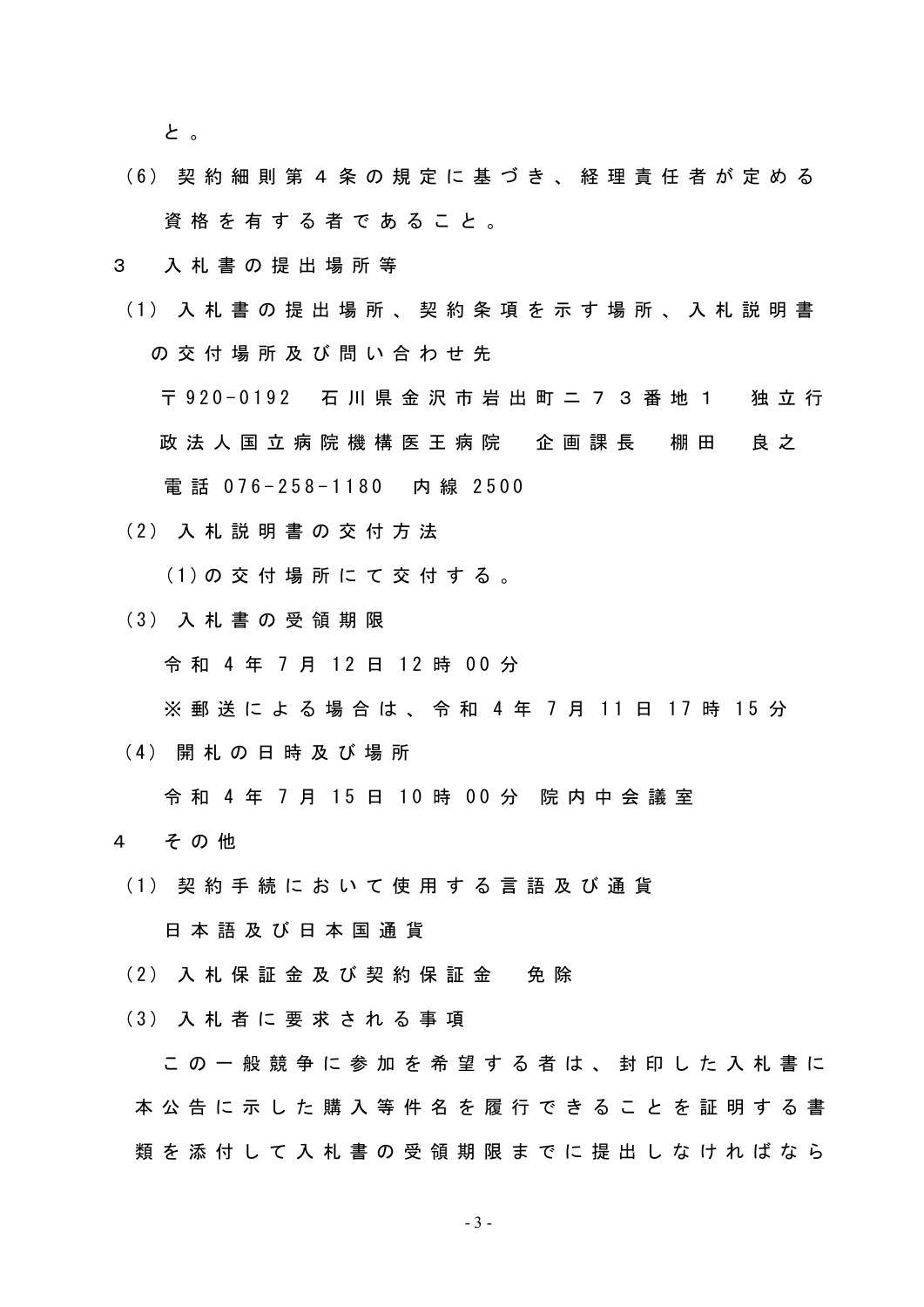な い 。 入 札 者 は 、 開 札 日 の 前 日 ま で の 間 に お い て 、 経 理 責 任 者 か ら 当 該 書 類 に 関 し 説 明 を 求 め ら れ た 場 合 は 、 そ れ に 応 じ な け れ ば な ら な い 。

( 4 ) 入 札 の 無 効

本 公 告 に 示 し た 競 争 参 加 資 格 の な い 者 の 提 出 し た 入 札 書 、 入 札 者 に 求 め ら れ る 義 務 を 履 行 し な か っ た 者 の 提 出 し た入札 書 は 無 効 と す る 。

- (5) 契約書作成の要否 要
- ( 6 ) 落 札 者 の 決 定 方 法

契 約 細 則 第 21 条 の 規 定 に 基 づ い て 作 成 さ れ た 予 定 価 格 の 制 限 の 範 囲 内 で 最 低 価 格 を も っ て 有 効 な 入 札 を 行 っ た 入 札 者 を 落 札 者 と す る 。 た だ し 、 落 札 者 と な る べ き 者 の 入 札 価 格 に よ っ て は 、 そ の 者 に よ り 該 当 契 約 の 内 容 に 適 合 し た 履 行 が な さ れ な い お そ れ が あ る と 認 め ら れ る と き 、 又 は そ の 者 と 契 約 を 締 結 す る こ と が 公 正 な 取 引 の 秩 序 を 乱 す こ と と な る お そ れ が あ っ て 著 し く 不 適 当 で あ る と 認 め ら れ る と き は 、 予 定 価 格 の 制 限 の 範 囲 内 の 価 格 を も っ て 入 札 し た 他 の 者 の う ち 最 低 の 価 格 を も っ て 入 札 し た 者 を 落 札 者 と す る こ と が あ る 。

(7) 詳 細 は 入 札 説 明 書 に よ る 。

5 S u m m a r y

 $(1)$  Official in charge of disbursement of the procurin g entity: Kiyonobu Komai, Director, National Hospital Or ganization Iou National Hospital

- 4 -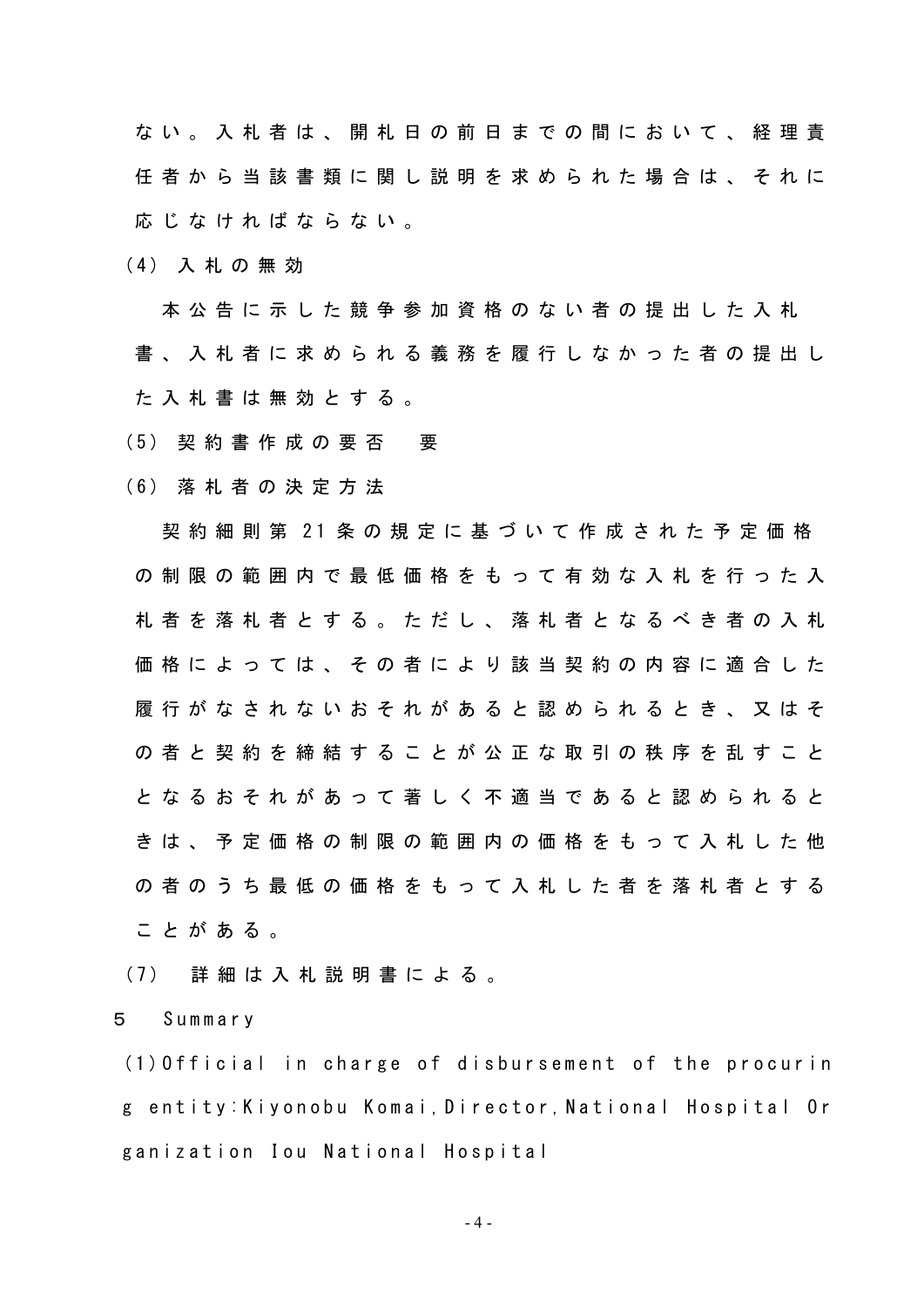$(2)$  C lass ification of the products to be procured  $26$  $(3)$  Nature and quantity of the products to be required

: Electricity of office building contract :  $4, 230, 46$ 1 k W h

(4) Fulfillment period: From October 1, 2022 through Se ptember 3 0 , 2 0 2 3

(5) Fulfillment place: National Hospital Organization I ou National Hospital

 $(6)$  Qualification for participating in the tendering procedures : Suppliers eligible for participating in the proposed tender are those who shall  $\vdots$ 

 $(1)$  not come under Article 5 of the Regulation concern ing Contract for National Hospital Organization (NH O). Furthermore, minors, Person under Conservatorship o r Person under Assistance that obtained the consent necessary for concluding a contract may be applicabl e under cases of special reasons within the said cla use;

 $(2)$  not come under Article 6 of the Regulation concern ing Contract for NHO;

3 have Grade A, B or C in "Sales of products" for pa rticipating in tenders by Ministry of Health, Labou r and Welfare (Single qualification for every ministr y and agency) in Tokai-Hokuriku Region;

- 5 -